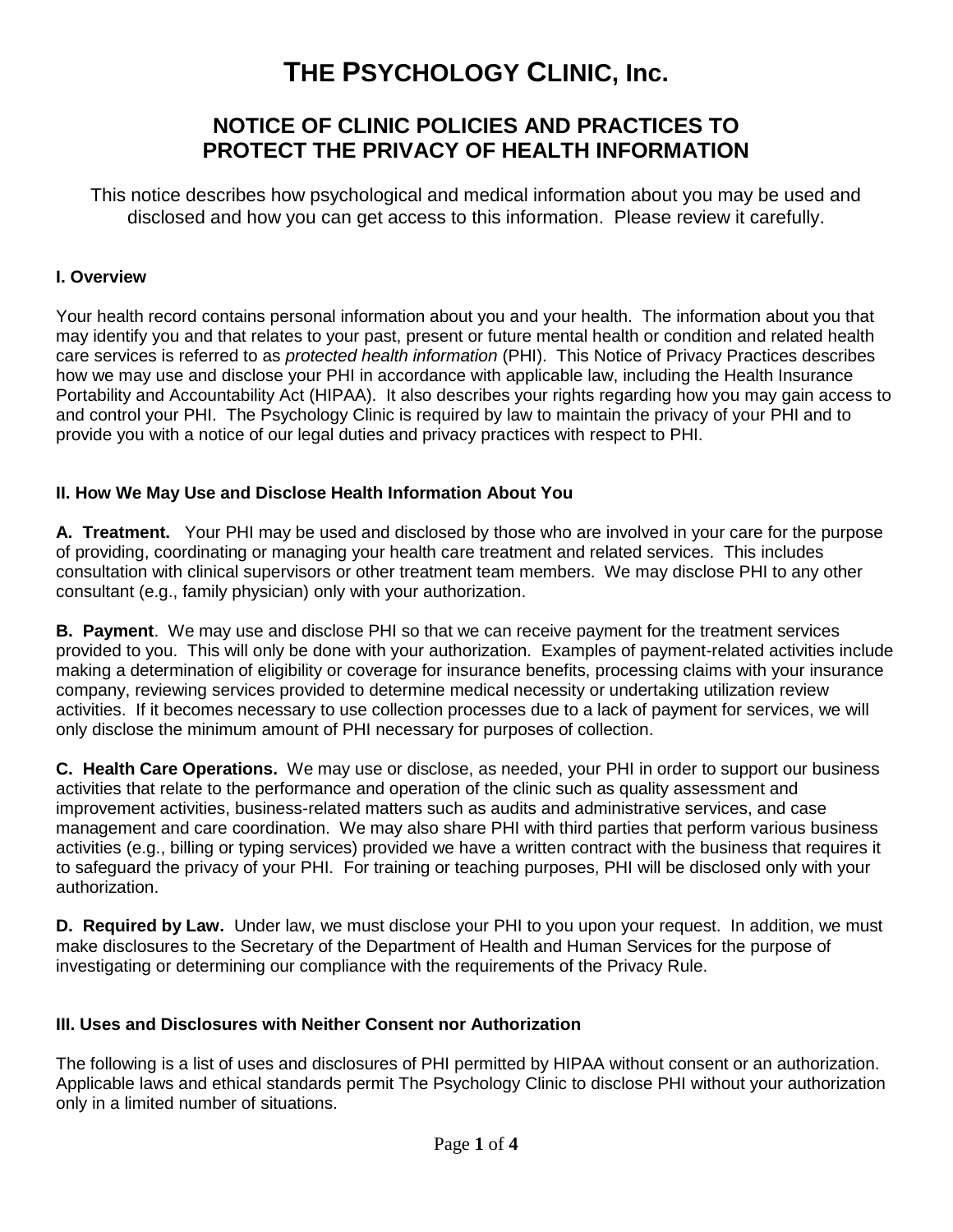**A. Child Abuse or Neglect.** If your clinician has reasonable cause to suspect that a child seen in the course of his or her professional duties has been abused or neglected, or has reason to believe that a child seen in the course of his or her professional duties has been threatened with abuse or neglect, and/or that abuse or neglect of the child will occur, we must report this to the relevant child welfare agency, police, or sheriff's department.

**B. Elder Abuse.** If your clinician believes that an elder person has been abused, or neglected, we may report such information to the relevant county department or state official of the long-term care ombudsman.

**C. Judicial or Administrative Proceedings.** If you are involved in a court proceeding and a request is made for information about your diagnosis and treatment and the records thereof, such information is privileged under state law and will not be released without written authorization form you or your personal or legallyappointed representative, or a court order. The privilege does not apply when you are being evaluated for a third party or where the evaluation is court ordered. You will be informed in advance, if this is the case.

**D. Serious Threat to Health or Safety.** If your clinician has reason to believe, exercising his or her professional care and skill, that you may cause harm to yourself or another, he or she must take steps to protect you and/or warn the third party, which may include contacting the police and/or instituting commitment proceedings.

**E. Family Involvement in Care.** We may disclose PHI to close family members directly involved with your treatment based on your consent (written or verbal) or as necessary to prevent serious harm.

**F. Medical Emergencies.** We may disclose PHI in a medical emergency situation to medical personnel only in order to prevent serious harm.

**G. Health Oversight.** If required, we may disclose PHI to a health oversight agency for activities authorized by law, such as audits, investigations and inspections.

**H. Law Enforcement.** We may disclose PHI to a law enforcement official as required by law, in compliance with a subpoena (with your written consent), court order, administrative order or similar document, for the purpose of identifying a suspect, material witness or missing person, in connection with the victim of a crime, in connection with a deceased person, in connection with the reporting of a crime in an emergency, or in connection with a crime on the premises.

**I. Deceased Clients.** We may disclose PHI regarding deceased clients as mandated by state law or to a family member who was involved in your care or payment for care prior to death, based on your prior consent. A release of information regarding deceased clients may be limited to an executor or administrator of a deceased person's estate or the person identified as next-of-kin.

**J. Specialized Government Functions.** We may review requests from U.S. military command authorities if you have served as a member of the armed forces and from the Department of State for medical suitability determinations.

**K. Public Health.** If required, we may disclose PHI for mandatory public health activities to a public health authority authorized by law to collect or receive such information for the purpose of preventing or controlling disease, injury or disability.

**L. Research.** PHI may only be disclosed after a special approval process or with your authorization.

**M. Worker's Compensation.** If you file a worker's compensation claim, we may be required to release records relevant to that claim to your employer or its insurer and we may be required to testify.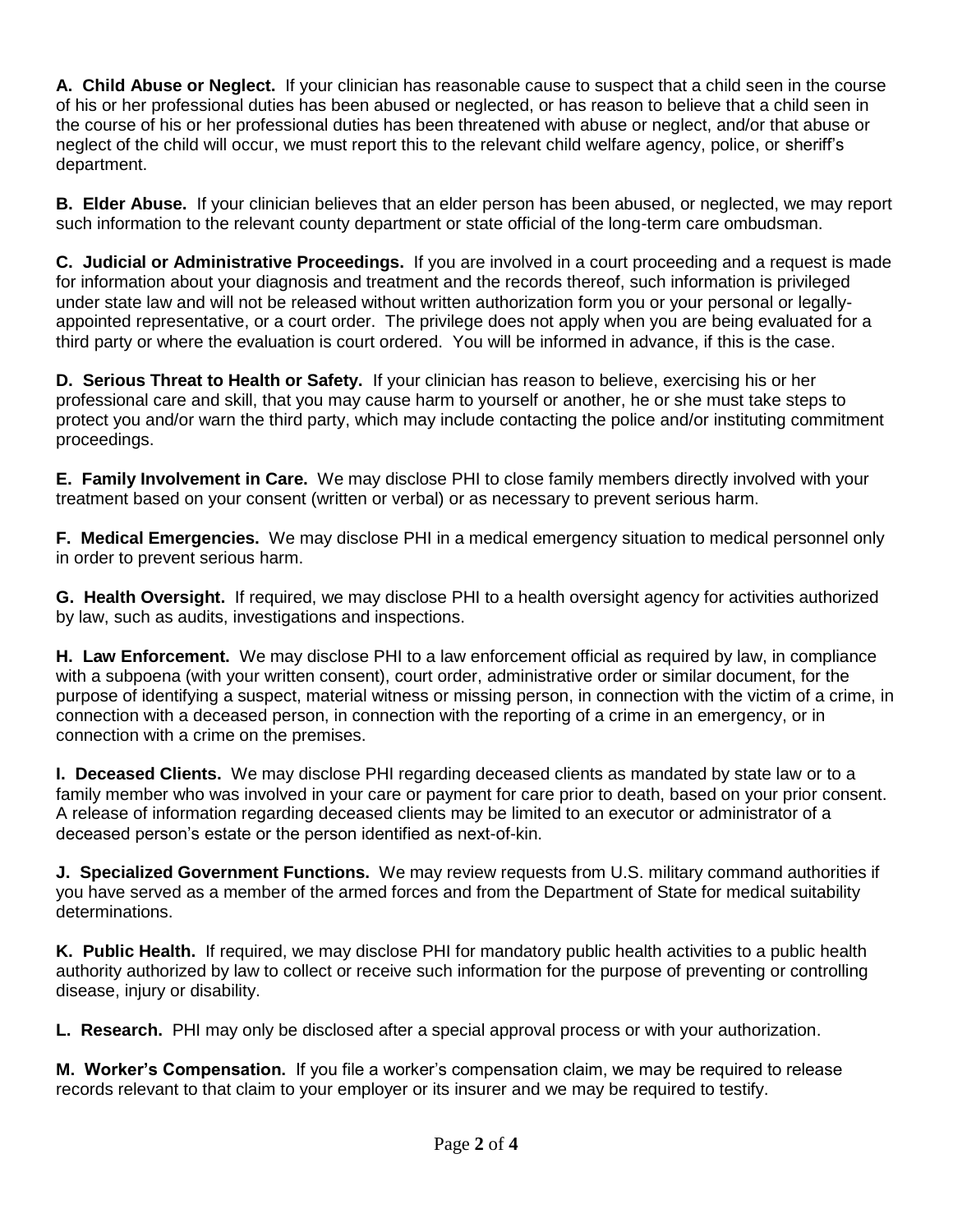## **IV. Uses and Disclosures Requiring Authorization**

The Psychology Clinic may use or disclose PHI for purposes outside of treatment, payment, and health care operations when your appropriate authorization is obtained. An *authorization* is written permission above and beyond the general consent that permits only specific disclosures. In those instances when The Psychology Clinic is asked for information for purposes outside of treatment, payment and health care operations, we will obtain an authorization from you before releasing this information. We will also need to obtain an authorization before releasing your psychotherapy notes. *Psychotherapy notes* are notes that may have been made about your conversations during a private, group, joint or family counseling session, which have been kept separate from the rest of your medical record. These notes are given a greater degree of protection than PHI.

You may revoke all such authorizations (of PHI and/or psychotherapy notes) at any time, provided each revocation is in writing. You may not revoke an authorization to the extent that 1.) The Psychology Clinic has relied on that authorization, or 2.) the authorization was obtained as condition of obtaining insurance coverage and the law provides the insurer the right to contest the claim under the policy.

## **V. How The Psychology Clinic Protects Your PHI**

The Psychology Clinic limits the collection of PHI to that which is necessary to administer our business, provide quality services and meet regulatory requirements. We maintain physical, electronic and procedural safeguards that comply with federal regulations to safeguard your PHI. We limit the internal use of oral, written and electronic PHI about you and ensure only authorized staff and business associates with the need to know have access to it. We maintain safeguards for your PHI and review these safeguards regularly to protect your privacy.

## **VI. Your Rights Regarding Your PHI**

**A. Right to Request Restrictions.** You have the right to request restrictions on certain uses and disclosures of protected health information about you. However, we are not required to agree to a restriction you request.

**B. Right to Receive Confidential Communications by Alternative Means and at Alternative Locations.**  You have the right to request and receive confidential communications of PHI by alternative means and at alternative locations. (For example, you may not want a family member to know that you are receiving services at The Psychology Clinic. Upon your request, we will send your bills to another address.)

**C. Right to Inspect and Copy.** You have the right to inspect or obtain a copy (or both) of PHI in your clinical and billing records used to make decisions about you for as long as the PHI is maintained in the record. On your request, your clinician will discuss with you the details of the request process. Your right to inspect and copy PHI will be restricted only in those situations where there is compelling evidence that access could cause serious harm to you. We may charge a reasonable, cost-based fee for copies.

**D. Right to Amend.** You have the right to request an amendment of PHI for as long as the PHI is maintained in the record. Your request may be denied. On your request, your clinician will discuss with you the details of the amendment process.

**E. Right to an Accounting of Disclosures.** You generally have the right to receive an accounting of disclosures of PHI regarding you. On your request, your clinician will discuss with you the details of the accounting process.

**F. Right to be Notified of a Breach.** If there is a breach of unsecured PHI concerning you, we may be required to notify you of this breach, including what happened and what you can do to protect yourself.

**G. Right to a Paper Copy.** You have the right to obtain a paper copy of this notice upon request, even if you have agreed to receive the notice electronically.